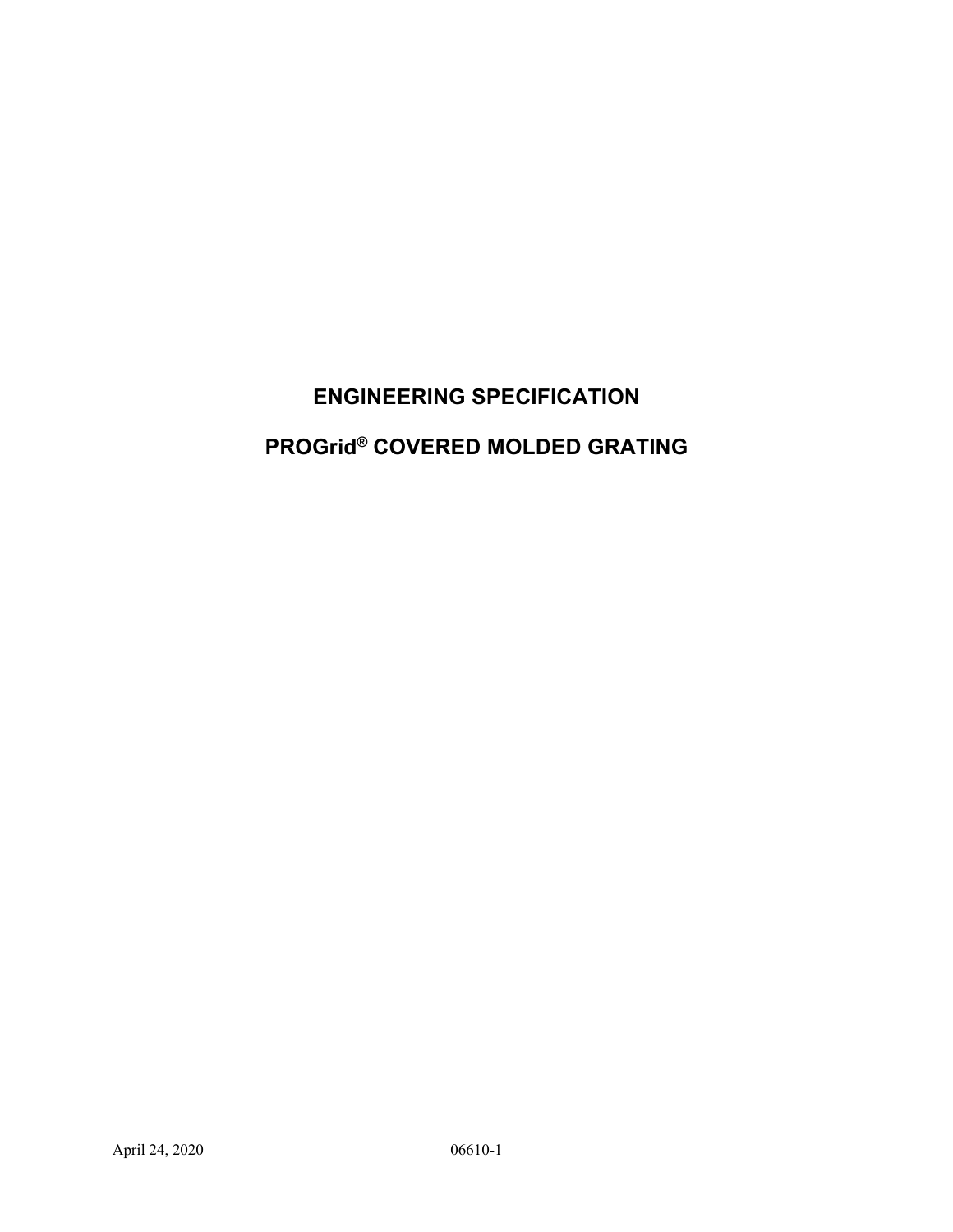#### SECTION 06610

#### FIBERGLASS REINFORCED PLASTICS (FRP) FABRICATIONS

#### COVERED MOLDED GRATING

#### PART 1 - GENERAL

#### 1.1 SCOPE OF WORK

A. The CONTRACTOR shall furnish, fabricate (where necessary), and install all fiberglass reinforced plastic (FRP) items, with all appurtenances, accessories and incidentals necessary to produce a complete, operable and serviceable installation as shown on the Contract Drawings and as specified herein, and in accordance with the requirements of the Contract **Documents** 

#### 1.2 REFERENCES

A. The publications listed below (latest revision applicable) form a part of this specification to the extent referenced herein. The publications are referred to within the text by the designation only.

AMERICAN SOCIETY FOR TESTING AND MATERIALS (ASTM) Test Methods:

ASTM D 635 Rate of Burning and/or Extent and Time of Burning of Self-Supporting Plastics in a Horizontal Position

ASTM E 84 Surface Burning Characteristics of Building Materials

#### 1.3 CONTRACTOR SUBMITTALS

- A. The CONTRACTOR shall furnish shop drawings of all fabricated gratings and accessories in accordance with the provisions of this Section.
- B. The CONTRACTOR shall furnish manufacturer's shop drawings clearly showing material sizes, types, styles, part or catalog numbers, complete details for the fabrication and erection of components including, but not limited to, location, lengths, type and sizes of fasteners, clip angles, member sizes, and connection details.
- C. The CONTRACTOR shall submit the manufacturer's published literature including structural design data, structural properties data, grating load/deflection tables, corrosion resistance tables, certificates of compliance, test reports as applicable, and design calculations for systems not sized or designed in the contract documents, sealed by a Professional Engineer.
- D. The CONTRACTOR may be requested to submit sample pieces of each item specified herein for acceptance by the ENGINEER as to quality and color. Sample pieces shall be manufactured by the method to be used in the WORK.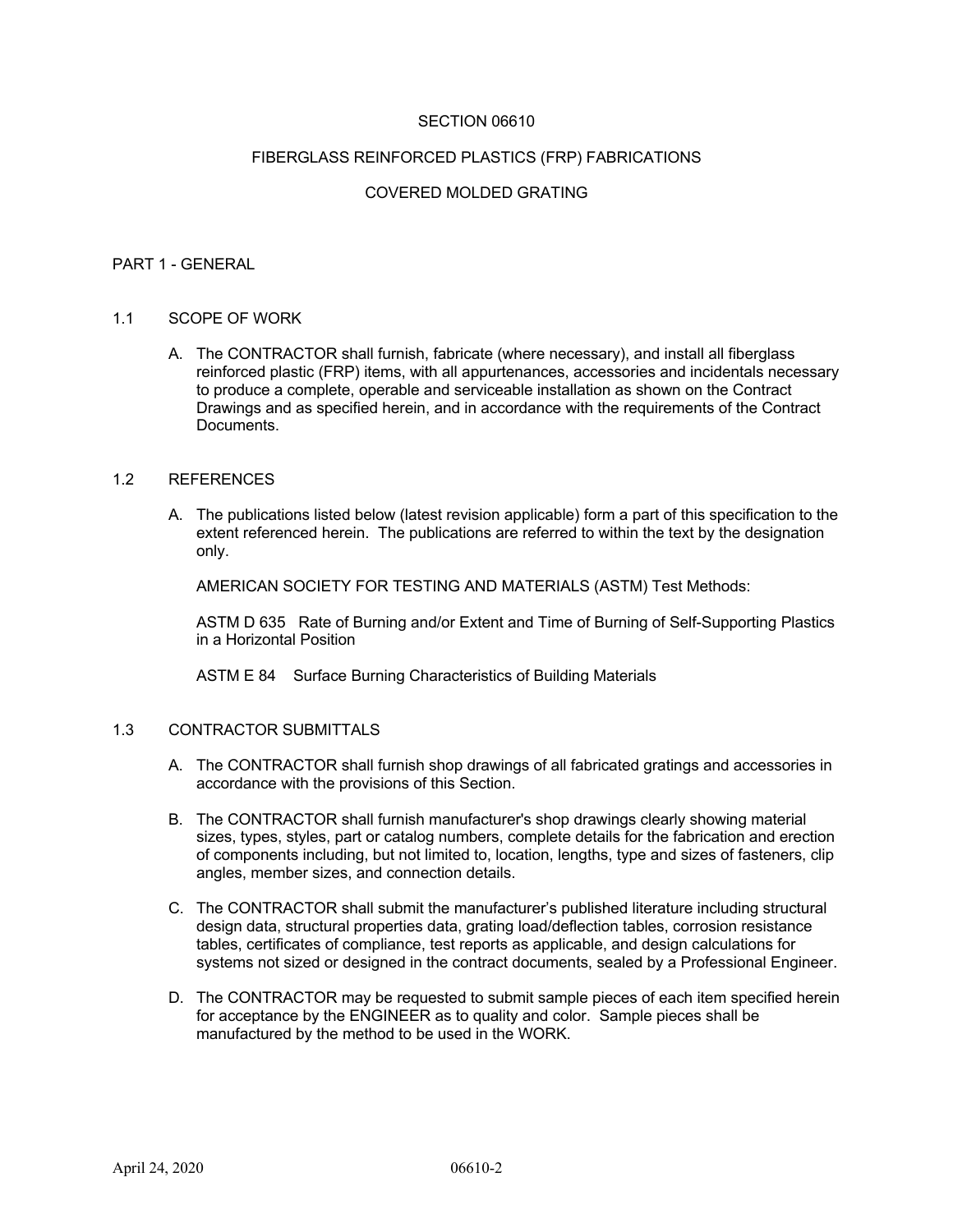#### 1.4 QUALITY ASSURANCE

- A. All items to be provided under this Section shall be furnished only by manufacturers having a minimum of ten (10) years of experience in the design and manufacture of similar products and systems. Additionally, if requested, a record of at least five (5) previous, separate, similar successful installations in the last five (5) years shall be provided.
- B. Manufacturer shall offer a 3 year limited warranty on all FRP products against defects in materials and workmanship.

#### 1.5 PRODUCT DELIVERY AND STORAGE

- A. Delivery of Materials: Manufactured materials shall be delivered in original, unbroken pallets, packages, containers, or bundles bearing the label of the manufacturer. Adhesives, resins and their catalysts and hardeners shall be crated or boxed separately and noted as such to facilitate their movement to a dry indoor storage facility.
- B. Storage of Products: All materials shall be carefully handled to prevent them from abrasion, cracking, chipping, twisting, other deformations, and other types of damage. Adhesives, resins and their catalysts are to be stored in dry indoor storage facilities between 70 and 85 degrees Fahrenheit (21 to 29 degrees Celsius) until they are required.

#### PART 2 - PRODUCTS

#### 2.1 MANUFACTURER

A. Covered molded gratings shall be PROGrid**®** as manufactured by

**Bedford Reinforced Plastics, Inc.** One Corporate Drive, Suite 106 Bedford, PA 15522. USA (814) 623-8125 Phone (814) 623-6032 Fax Website: https://bedfordreinforced.com

#### 2.2 GENERAL

- A. All FRP items furnished under this Section shall be composed of fiberglass reinforcement and resin in qualities, quantities, properties, arrangements and dimensions as necessary to meet the design requirements and dimensions as specified in the Contract Documents.
- B. Fiberglass reinforcement shall be continuous roving in sufficient quantities as needed by the application and/or physical properties required.
- C. Resin shall be {*GP, General-Purpose Orthophthalic Polyester; IFR, Premium-Grade Isophthalic Polyester; or VFR, Vinyl Ester* - *choose one}*, with chemical formulations as necessary to provide the corrosion resistance, strength and other physical properties as required.
- D. All finished surfaces of FRP items and fabrications shall be smooth, resin-rich, free of voids and without dry spots, cracks, crazes or unreinforced areas. All glass fibers shall be well covered with resin to protect against their exposure due to wear or weathering.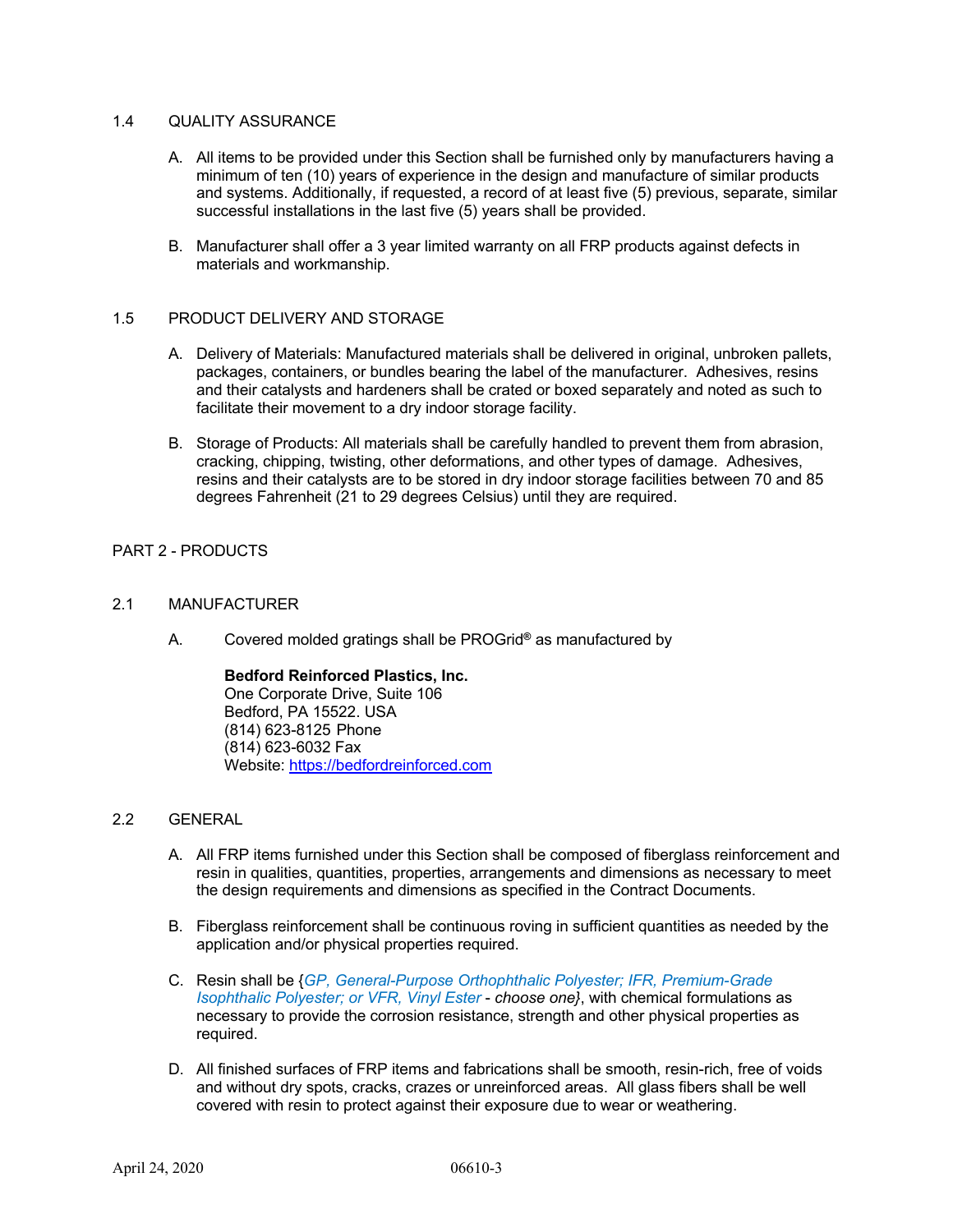- E. All fire-retardant molded grating products shall have a tested flame spread rating of 25 or less per ASTM E-84 Tunnel Test. Gratings shall not burn past the 25 mm reference mark and will be classified HB per ASTM D635.
- F. All mechanical grating clips shall be manufactured of Type 316SS (stainless steel).

#### 2.3 COVERED MOLDED FRP GRATING

A. Manufacture: Grating shall be of a one piece molded construction with tops and bottoms of bearing bars and cross bars in the same plane. Grating shall have *(a square mesh pattern providing bidirectional strength or a rectangular mesh pattern providing unidirectional strength choose one)*. Grating shall be reinforced with continuous rovings of equal number of layers in each direction. The top layer of reinforcement shall be no more than 1/8" below the top surface of the grating so as to provide maximum stiffness and prevent resin chipping of unreinforced surfaces. Percentage of glass (by weight) shall not exceed 35% so as to achieve maximum corrosion resistance, and as required to maintain the structural requirements of the CONTRACT.

After molding, no dry glass fibers shall be visible on any surface of bearing bars or cross bars. All bars shall be smooth and uniform with no evidence of fiber orientation irregularities, interlaminar voids, porosity, resin rich or resin starved areas.

The grating cover plate shall be attached to the completed panel of grating by chemical means to ensure integral action of the panel and plate. The panel and grating shall be uniformly clamped together to ensure that all contact surfaces remain in contact throughout the curing process.

- B. Non-slip surface: Covered grating shall have a gritted surface.
- C. Grating bar intersections are to be filleted to a minimum radius of 1/16" to eliminate local stress concentrations and the possibility of resin cracking at these locations.
- D. Fire rating: Covered grating shall be fire retardant with a tested flame spread rating of 25 or less when tested in accordance with ASTM E 84. Data performed only on the resin shall not be acceptable.
- E. Manufacturer may be required to submit corrosion data from tests performed on actual grating products in standard chemical environments. Corrosion resistance data of the base resin from the manufacturer is not a true indicator of grating product corrosion resistance and shall not be accepted.
- F. Color: {*varies by resin consult your catalog*}.
- G. Depth: "with a tolerance of plus or minus 1/16".
- H. Mesh Configuration of grating:  $\frac{v}{x}$   $\frac{x}{y}$  with a tolerance of plus or minus 1/16" mesh centerline to centerline.
- I. Load/Deflection: Covered molded grating design loads shall be less than manufacturer's published maximum recommended loads. A 60 psf live load is recommended for walkways per ASCE 7. Deflection is typically limited to a 1/4" under full live load.
- J. Substitutions: Other products of equal strength, stiffness, corrosion resistance and overall quality may be submitted with the proper supporting data to the engineer for approval.